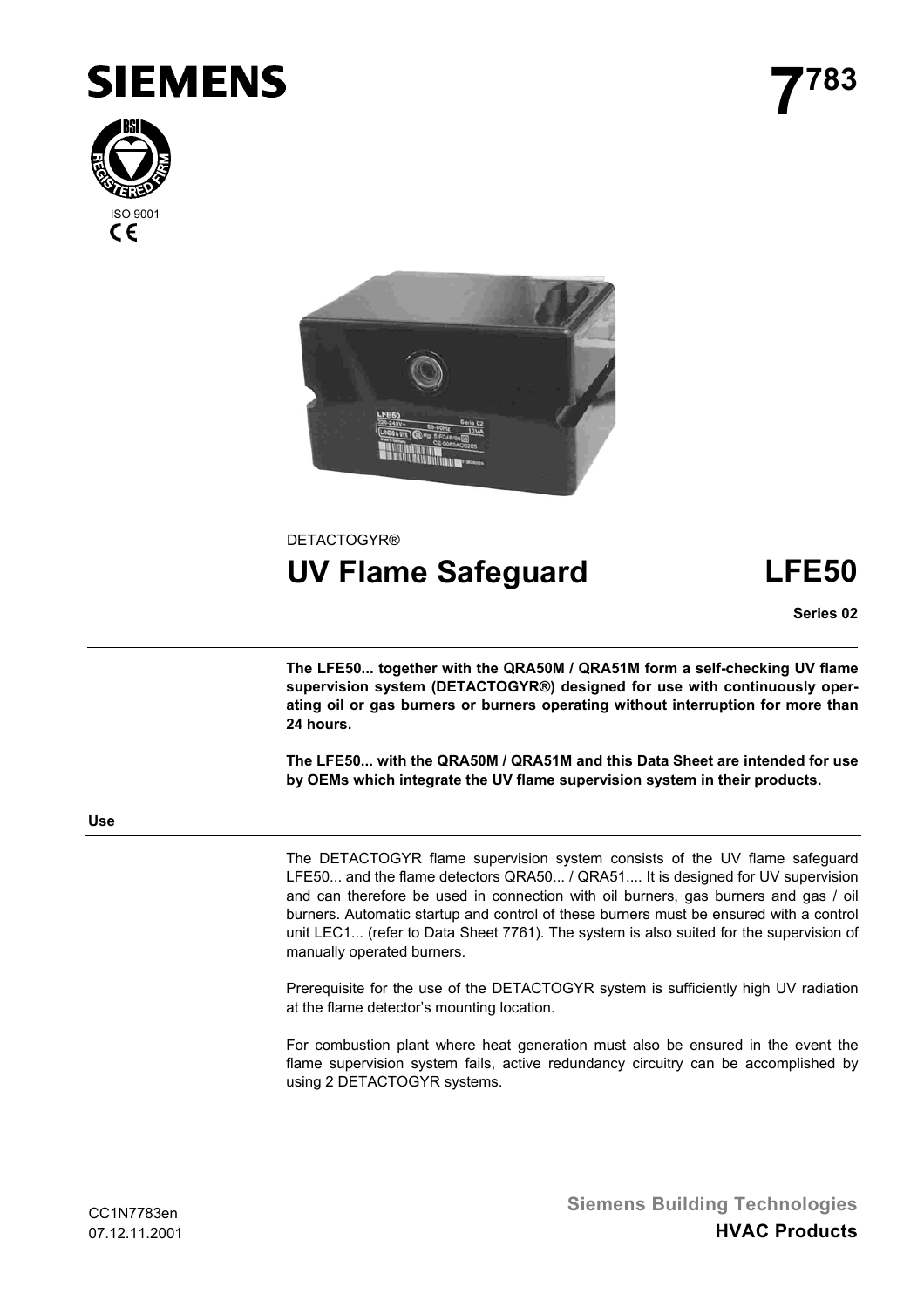| General notes on<br>application             | A prerequisite for safe burner operation is an unambiguous flame signal that is initiated<br>by the burner flame alone.<br>In the event of other effects due to failure that simulate a flame signal, the flame super-<br>vision equipment must stop any further burner operation.                                                                                                                                                                                                                                                                                                       |
|---------------------------------------------|------------------------------------------------------------------------------------------------------------------------------------------------------------------------------------------------------------------------------------------------------------------------------------------------------------------------------------------------------------------------------------------------------------------------------------------------------------------------------------------------------------------------------------------------------------------------------------------|
|                                             | In order to detect a simulated flame signal in due time, the burner control automatically<br>performs a functional test of the flame supervision circuit after each controlled shut-<br>down (or latest when the startup command for the burner is given). If the flame signal is<br>simulated, the burner control will initiate lockout.<br>The protection achieved with this test is the more effective, the more frequently the                                                                                                                                                       |
|                                             | burner is started up and the shorter the individual on times are.<br>To ensure a minimum test frequency in intermittent operation, the standards specify at<br>least one controlled shutdown every 24-hour period.                                                                                                                                                                                                                                                                                                                                                                       |
|                                             | Burners operating continuously must be supervised by a self-checking flame supervi-<br>sion system such as DETACTOGYR.                                                                                                                                                                                                                                                                                                                                                                                                                                                                   |
| <b>Warning notes</b>                        |                                                                                                                                                                                                                                                                                                                                                                                                                                                                                                                                                                                          |
|                                             | To avoid injury to persons, damage to property or the environment, the following<br>warning notes should be observed!                                                                                                                                                                                                                                                                                                                                                                                                                                                                    |
|                                             | Do not open, interfere with or modify the unit!                                                                                                                                                                                                                                                                                                                                                                                                                                                                                                                                          |
|                                             | Before performing any wiring changes in the connection area of the LFE50, com-<br>٠<br>pletely isolate the flame safeguard from the mains supply (all-polar disconnection)<br>Ensure protection against electric shock hazard by providing adequate protection<br>$\bullet$<br>for the flame safeguard's terminals<br>Check wiring and all safety functions prior to commissioning and each time a fuse<br>$\bullet$<br>is changed<br>Fall or shock can adversely affect the safety functions. Such units may not be put<br>٠<br>into operations, even if they do not exhibit any damage |
| <b>Mounting notes</b>                       |                                                                                                                                                                                                                                                                                                                                                                                                                                                                                                                                                                                          |
|                                             | Ensure that the relevant national safety regulations are complied with                                                                                                                                                                                                                                                                                                                                                                                                                                                                                                                   |
| <b>Installation notes</b>                   |                                                                                                                                                                                                                                                                                                                                                                                                                                                                                                                                                                                          |
|                                             | Installation work must be carried out by qualified staff                                                                                                                                                                                                                                                                                                                                                                                                                                                                                                                                 |
| Electrical connection of the flame detector |                                                                                                                                                                                                                                                                                                                                                                                                                                                                                                                                                                                          |
|                                             | It is important to achieve practically disturbance- and loss-free signal transmission:<br>Never run the detector cable together with other cables<br>- Line capacitance reduces the magnitude of the flame signal<br>- Use a separate cable<br>Observe the permissible lengths of the detector cables (refer to «Technical data»)<br>Earth the burner in compliance with the relevant regulations; earthing the boiler<br>alone does not suffice<br>Always run the ignition cable separately while observing the greatest possible dis-<br>tances to the unit and to other cables        |
| <b>Commissioning notes</b>                  |                                                                                                                                                                                                                                                                                                                                                                                                                                                                                                                                                                                          |
|                                             | Commissioning and maintenance work must be carried out by qualified staff                                                                                                                                                                                                                                                                                                                                                                                                                                                                                                                |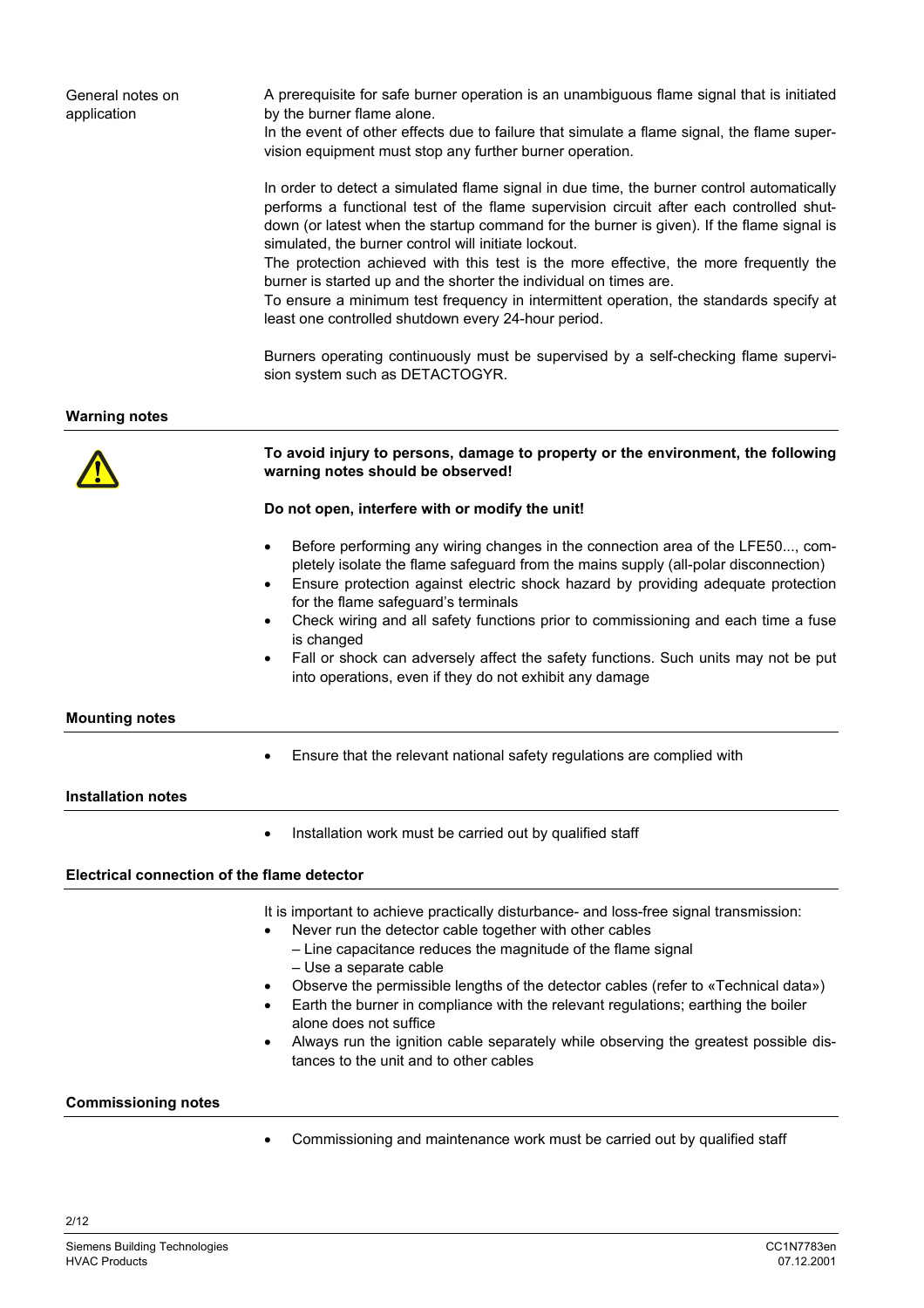## **Disposal notes**

|             | The units contain electric and electronic components and may not be disposed of to- |
|-------------|-------------------------------------------------------------------------------------|
| $\boxtimes$ | gether with household garbage.                                                      |
|             | Local and currently valid legislation must be observed.                             |

### **Mechanical design**

Flame safeguard LFE50

The LFE50 is of plug-in design. It is suited for mounting in any position in control cabinets and on control panels. Direct mounting on the burner is also permitted.

The housing is made of impact-proof and heat-resistant plastic and accommodates the power section, the self-checking electronic flame signal amplifier with its flame relay, and a flame indication lamp.

The plug and socket arrangement is designed such that erroneous plugging in of another type of unit into the base is not possible. The spacious plug-in base with 4 auxiliary terminals and 4 earth looping terminals facilitates the electrical installation.

Flame detector QRA50M for mounting on a viewing tube (frontal incedence of light)

The die-cast alloy flame detector head is sealed with a quartz-glass lens. In addition to the plug-in UV cell, the head contains a rotating shutter which – for the purpose of continuous testing of the UV cell's striking and extinction voltage performance – interrupts the UV radiation at the rate of 3 times per second. The shutter is driven by a synchronous motor which is suited for continuous operation.





The flame detector is attached to the viewing tube by means of a flanged mounting coupling which has a 1 in. internal thread.

A 3/8 in. tapping on the side of the coupling enables a cooling air conduit to be connected, provided that dry, dust- and oil-free compressed air is available.

The dust- and splashwater-proof housing of this flame detector has a fanged-on robust light metal tube with a radiation entry window for lateral viewing.

A cylindrical slotted shutter rotates in the tube which interrupts the incidence of UV radiation to the UV cell mounted directly behind the radiation entry window at the rate of about 3 times per second (continuous testing of the cell's striking and quenching performance).

The outer tube can be rotated through 180° by loosening 2 locking screws.

A special clamping flange is supplied with the flame detector to ensure its vibration- and turning-proof fixing to the burner.



Flame detector QRA511M for mounting on the burner (lateral incidence of light)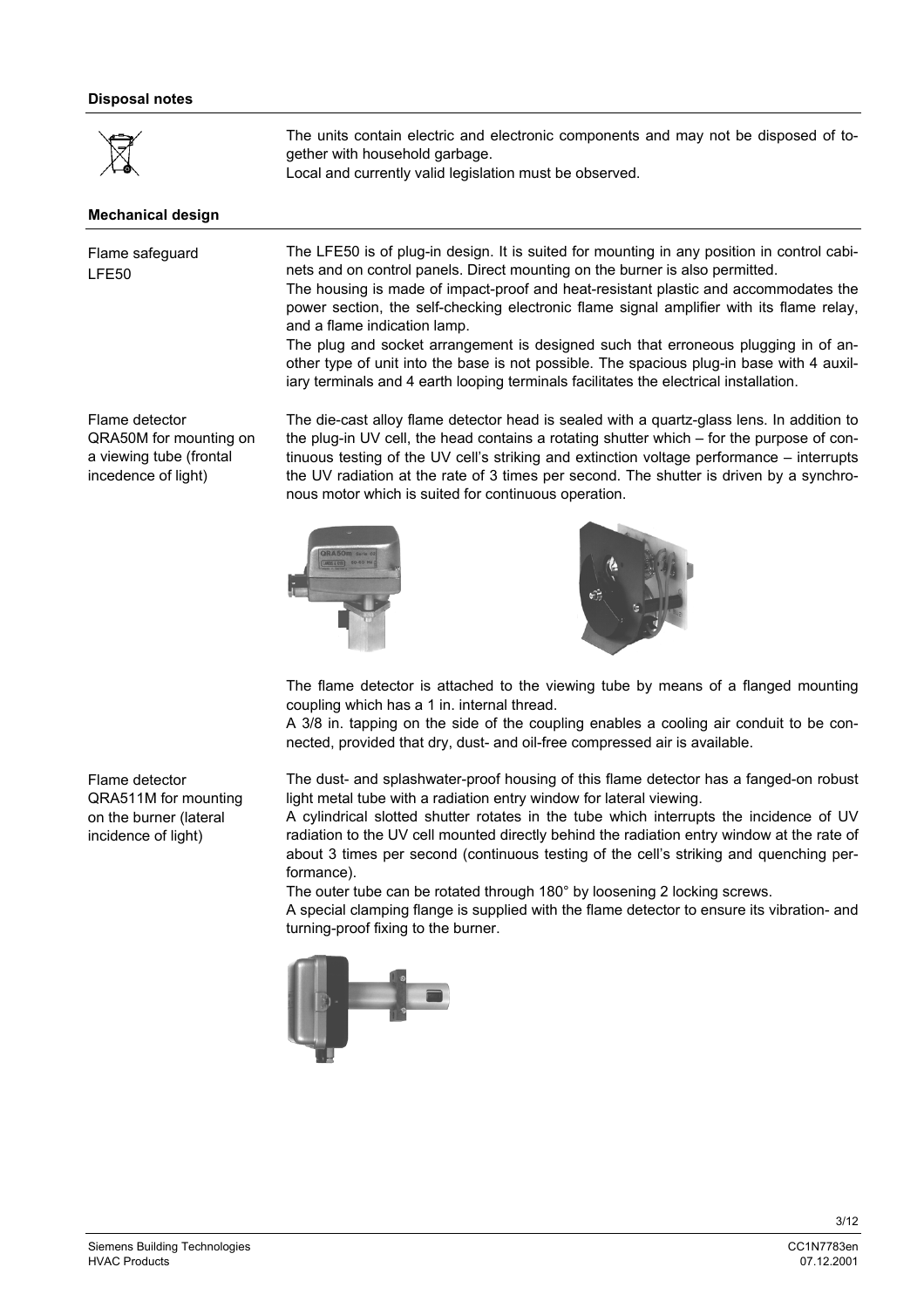**Flame safeguard** with terminal base

(terminal base 4 104 9023 0 is supplied together with the LFE50; no separate order required)

- AC 220...240 V **LFE50**

- AC 100...110 V **LFE50 – AC 110 V**

**Flame safeguard** without terminal base **LEG50A271** 



**Flame detector** for mounting on a viewing tube directed toward the combustion chamber, complete with flange (for all voltage versions) **QRA50M**

**Flame detector** for mounting on the burner (lateral incidence of light) complete with clamping flange (for all voltage versions) **QRA51M**

**Spare UV cell**

- 
- $-$  For QRA51M

- For QRA50M **4 502 4268 0**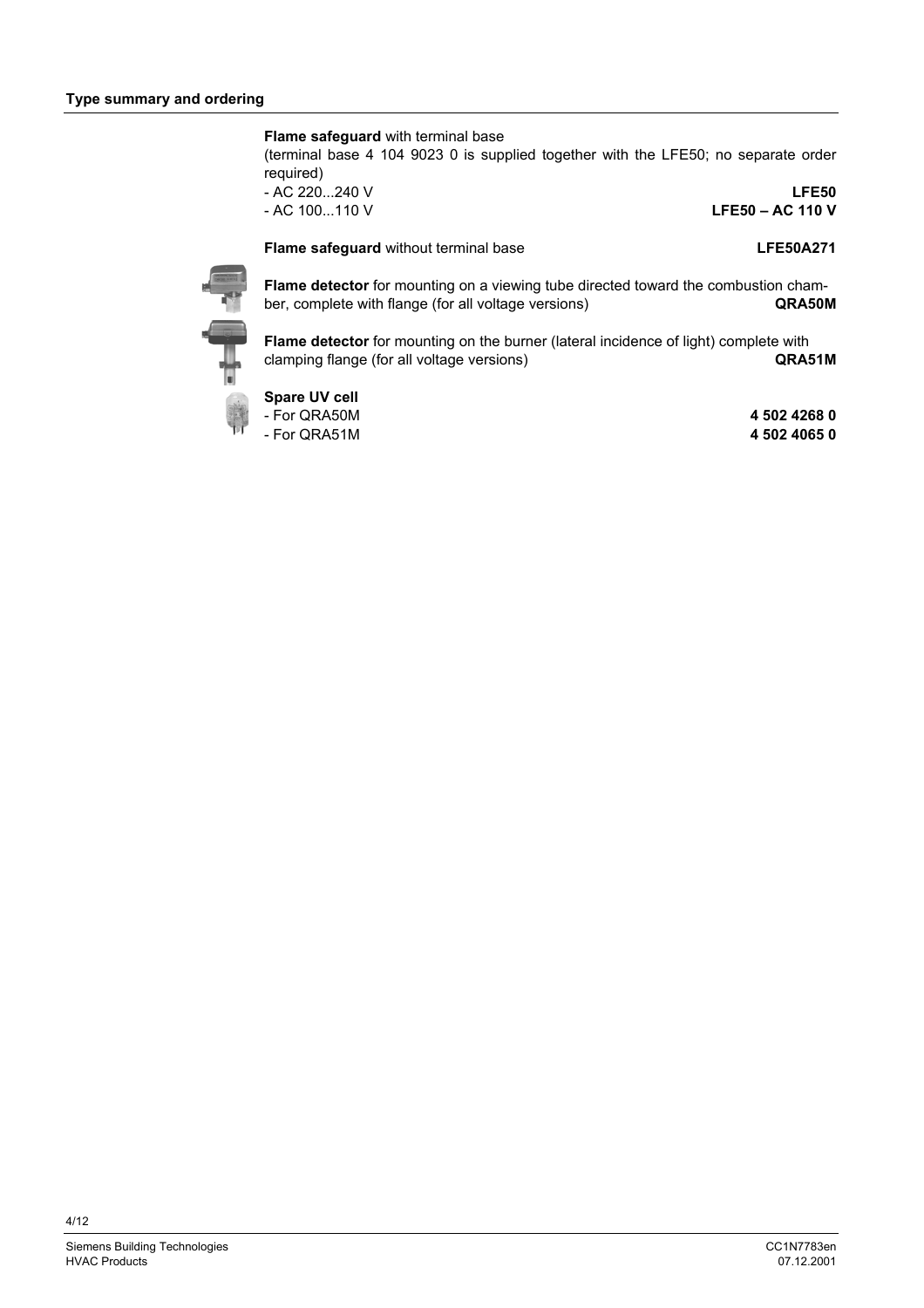# **Technical data**

| Flame safeguard<br>LFE50 | Mains voltage                                                                                                | AC 220 V -15 %AC 240 V +10 %<br>AC 100 V -15 %AC 110 V +10 % |
|--------------------------|--------------------------------------------------------------------------------------------------------------|--------------------------------------------------------------|
|                          | Mains frequency                                                                                              | 5060 Hz $\pm 6$ %                                            |
|                          | Unit fuse (built-in)                                                                                         | 250 mA, slow, 5 x 20 mm                                      |
|                          | Primary fuse (external)                                                                                      | max. 10 A, slow                                              |
|                          | Power consumption                                                                                            | approx. 13 VA                                                |
|                          | Perm. contact loading                                                                                        | max. 2 A                                                     |
|                          | Degree of protection                                                                                         | IP 40                                                        |
|                          | Mounting position                                                                                            | optional                                                     |
|                          | Weight                                                                                                       | approx. 1.5 kg                                               |
|                          | Operating voltage for                                                                                        |                                                              |
|                          | UV cell                                                                                                      | AC 250 V                                                     |
|                          | Rotating shutter motor                                                                                       | AC 63 V                                                      |
|                          |                                                                                                              |                                                              |
| Norms and standards      | <b>CE conformity</b>                                                                                         |                                                              |
|                          | According to the directives of the European Union                                                            |                                                              |
|                          | Electromagnetic compatibility EMC                                                                            | 89 / 336 EEC                                                 |
|                          | Directive for gas-fired appliances                                                                           | 90 / 396 EEC                                                 |
|                          | Low voltage directive                                                                                        | 73 / 23 EEC                                                  |
| Flame detector           | Degree of protection                                                                                         |                                                              |
|                          | QRA50M                                                                                                       | IP 54                                                        |
|                          | QRA51M                                                                                                       | IP 40                                                        |
|                          | Mounting position                                                                                            | optional                                                     |
|                          | Perm. pressure on the quartz-glass lens of max. 500 mbar<br>the QRA50                                        |                                                              |
|                          | Weight                                                                                                       | approx. 0.75 kg                                              |
|                          | Perm. detector cable length                                                                                  |                                                              |
|                          | When using a 5-core cable (for termi-<br>nals 9, 10, 17, 18 and earth)                                       | max. 30 m                                                    |
|                          | When using a 2-core cable (for termi-<br>nals 9 and 10 and a 3-core cable for<br>terminals 17, 18 and earth) | max. 200 m                                                   |
|                          |                                                                                                              |                                                              |
| Environmental            | <b>Transport</b>                                                                                             | IEC 60721-3-2                                                |
| conditions               | Climatic conditions                                                                                          | class 2K2                                                    |
|                          | <b>Mechanical conditions</b>                                                                                 | class 2M2                                                    |
|                          | Temperature range                                                                                            |                                                              |
|                          | LFE50                                                                                                        | $-50+60$ °C                                                  |
|                          | QRA50 / QRA51                                                                                                | $-55+50$ °C                                                  |
|                          | Humidity                                                                                                     | < 95 % r.h.                                                  |
|                          | <b>Operation</b>                                                                                             | IEC 60721-3-3                                                |
|                          | <b>Climatic conditions</b>                                                                                   | class 3K5                                                    |
|                          | <b>Mechanical conditions</b>                                                                                 | class 3M2                                                    |
|                          | Temperature range                                                                                            |                                                              |
|                          | LFE50                                                                                                        | $-20+60 °C$                                                  |
|                          | QRA50 / QRA51                                                                                                | $-20+50$ °C                                                  |
|                          | Humidity                                                                                                     | < 95 % r.h.                                                  |
|                          | Condensation, formation of ice and ingress of water are not permitted!                                       |                                                              |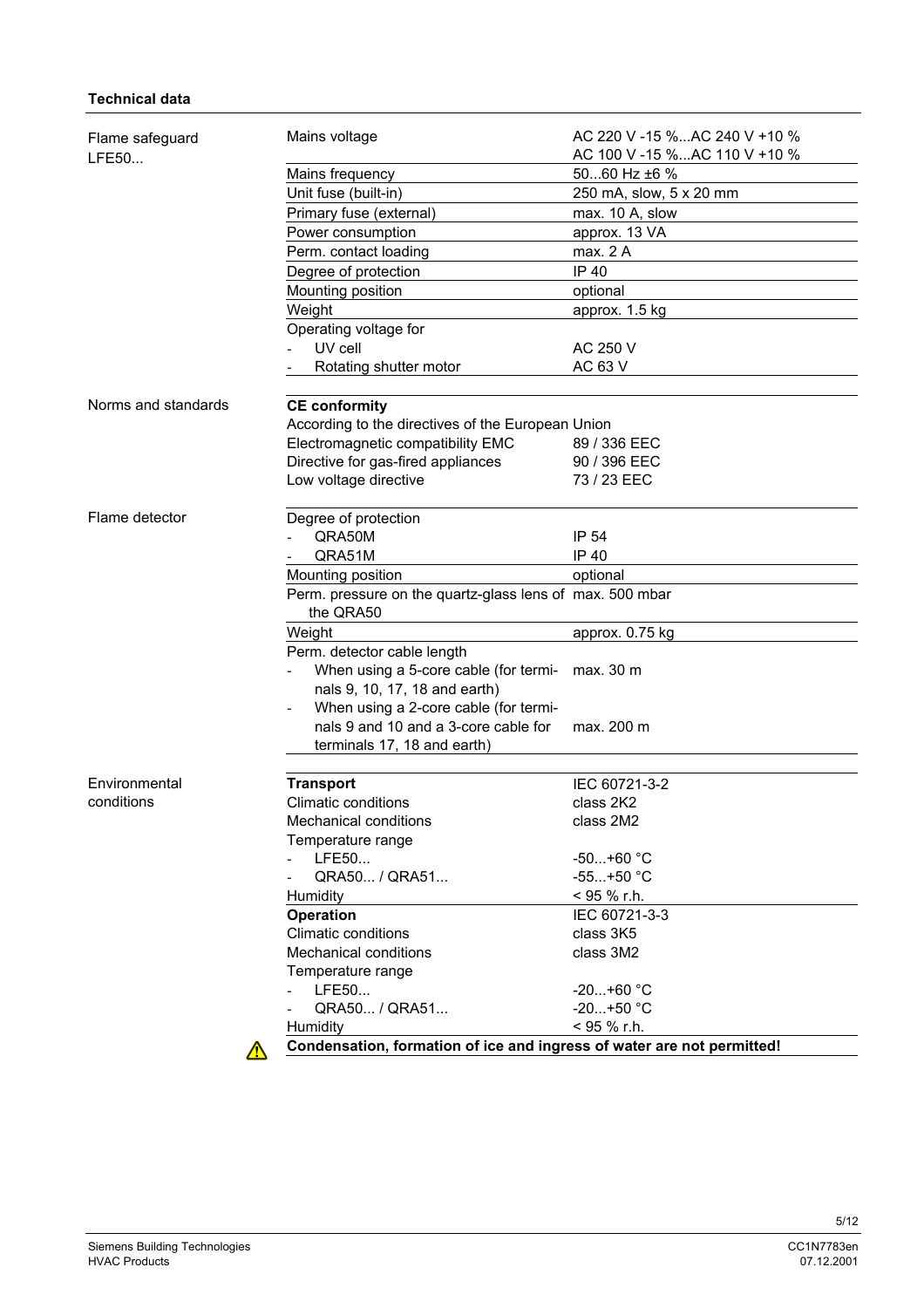The flame is supervised by the UV cell which is permanently under voltage. When exposed to radiation from the 190...240 nm range of the flame spectrum, the UV cell strikes and gives rise to a flow of current to the input of the flame signal amplifier.

The flame signal is fed to the control circuit of the burner via the contacts of the flame relay at the amplifier output so that, in the event of loss of flame, the fuel valves will immediately be closed and, at the same time, all other necessary control commands will automatically be triggered (burner lockout, lockout alarm signal, etc.).

With a self-checking flame supervision system, it must be ensured that only the detector current emitted in the presence of a flame is amplified and used as the flame supervision signal.

An input current generated by a self-striking UV cell or some other defect may not be detected as a flame signal.

The flame safeguard must be capable of clearly differentiating between a true flame signal and an erroneous simulated signal.

For that purpose, the incident radiation at the UV cell is interrupted by a continuously rotating shutter at the rate of 3 times per second. The shutter is designed such that it allows «bright» and «dark» phases of practically equal length.

The input of the flame signal amplifier thus receives an input signal that is interrupted at regular intervals.

This ensures that the flame relay will be energized only if the following prerequisites are met:

- A flame is present
- The intensity of UV radiation at the viewing point of the detector must be of such a strength that the UV cell will reliably strike from the beginning to the end of the «bright» phase
- The shutter rotates at the defined speed so that the «bright» and «dark» phases occur at the uniform rate of 3 times per second
- The electric and electronic components of the flame signal amplifier function correctly

# **Prerequisites for troublefree burner operation**

Checking the intensity of UV radiation at the flame detector's viewing point by measuring the detector current:

| Required detector current at AC 220240 V                                  | min. $70 \mu A$       |
|---------------------------------------------------------------------------|-----------------------|
| Detector current at AC 220240 V                                           | max. 140 µA           |
| Internal resistance of measuring instrument<br>«M»                        | max. 5000 $\Omega$    |
| Capacitance of capacitor «C»<br>(to make detector current reading easier) | min. 470 µF / DC 25 V |

Arrangement for measurement



This check of UV radiation intensity at the detector and of the striking performance of the UV cell should be made not only during commissioning, but also each time the UV cell has been changed.

This check is also recommended in the case the original operating conditions of the burner have been changed, for example changes made to the burner head, introduction of combustion additives into the fuel (possible impact on the filter), or any other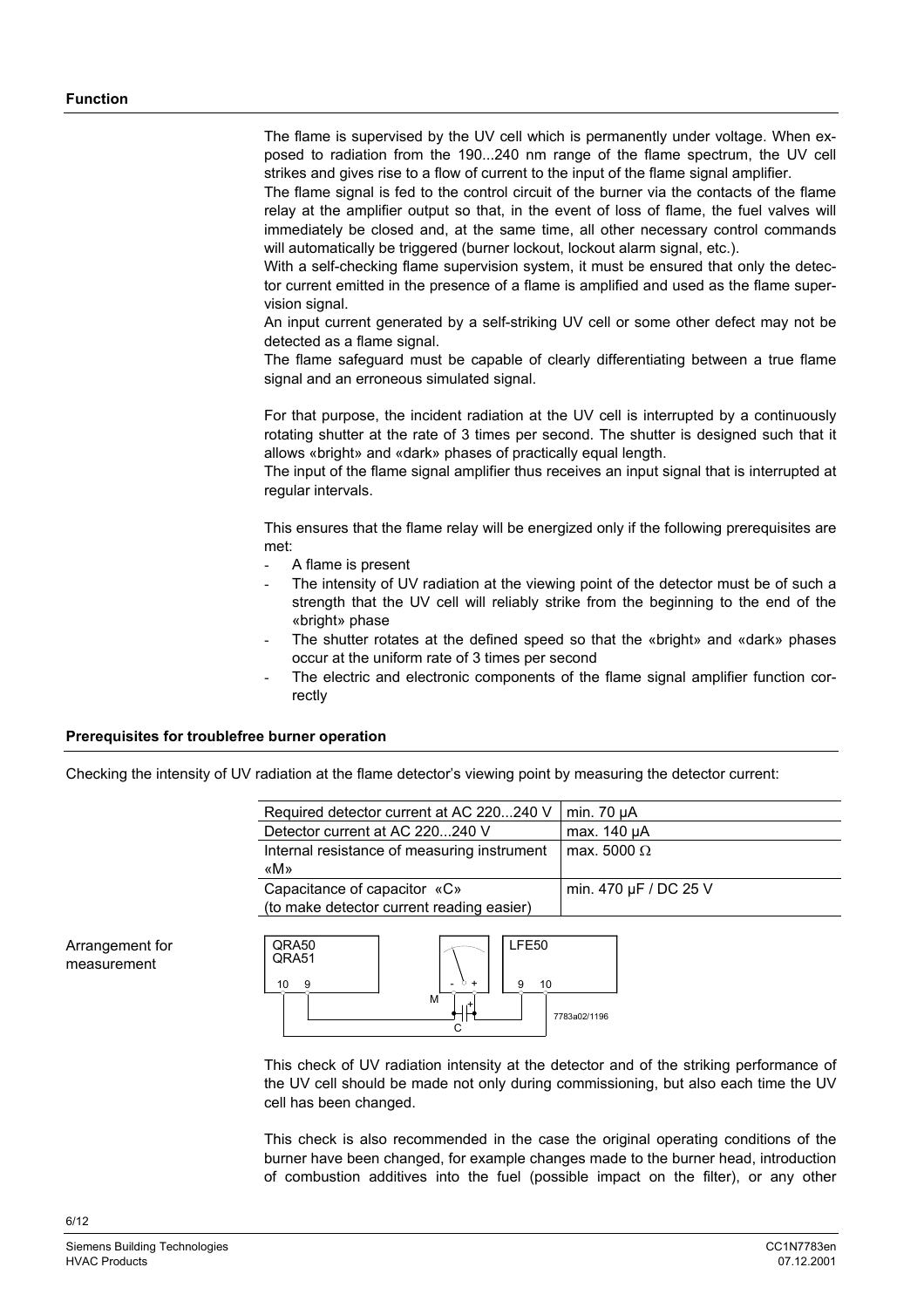changes carried out which may given rise to a reduction of incidence of radiation at the UV cell.

Locating the flame detector

The ignition spark is a source of intensive UV radiation.

In the case of oil or gas / oil burners with a long preignition time when firing on oil, the viewing tube of the detector should therefore be directed toward the flame in such a way that the ignition spark lies outside the angle of incidence of the UV radiation to the detector.

If this is not observed, the burner control will initiate lockout during the startup sequence due to extraneous light.

The discharge light of a UV cell can also be a source of disturbing UV radiation. This means that in the case of burner supervision with 2 flame detectors, it must be ensured that the detectors do not influence each other.

Powerful electron rays or X-rays can lead to faulty flame signals. The same applies to UV proportions in the light of halogen or gas discharge lamps. The QRA50M / QRA51M must be installed and adjusted in such a way that it only detects the supervised flame.

The service life of a UV cell is reduced with increasing ambient temperatures. In continuous operation, the operating temperature should not exceed 50 °C. In the case of flame detectors mounted on a tube viewing into the combustion chamber, this temperature level will often be exceeded due to heat conduction. In this instance, the UV cell's ambient temperature must be lowered by means of cooling air that is blown through the viewing tube toward the combustion chamber (sketch A below).

Lateral entry of air at an angle of 90° to the viewing tube (sketch B below) is permitted only if the cooling air is dry and absolutely dust- and oil-free. Otherwise, the sealing disk of the detector head will become soiled, thereby reducing the incidence of radiation at the UV cell – or even block it completely.



cessive temperatures

Protection of the detector head against ex-

 $\Lambda$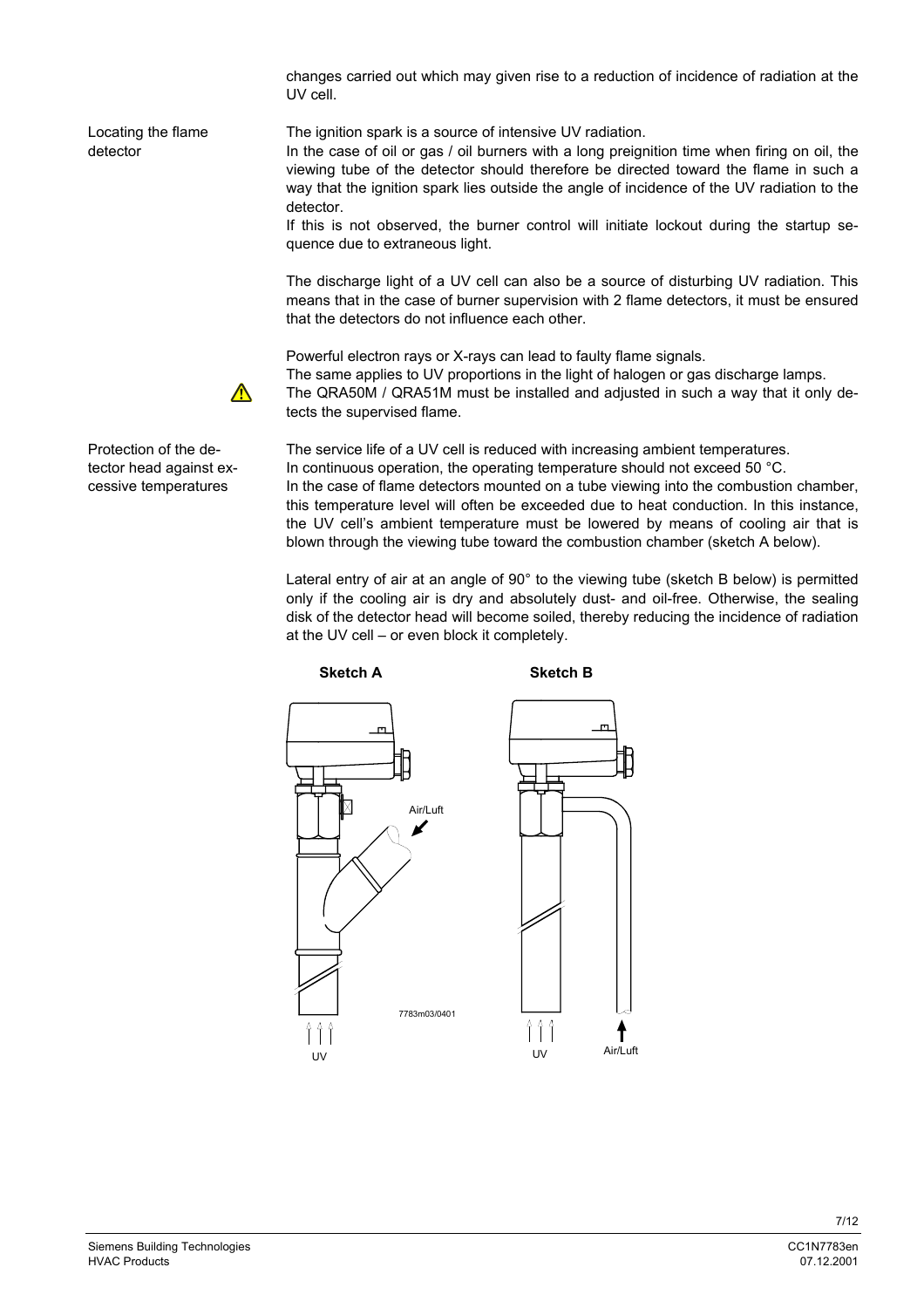

#### **Legend**

- DB Rotating shutter
- F Primary fuse (external)
- FR Flame relay
- H Main switch
- L3 Flame indication lamp (built-in)
- L4 Flame indication lamp (remote)
- LEC1... Control unit
- SM Synchronous motor with geartrain
- UR UV-sensitive tube (UV detector)
- UV UV radiation
- V Flame signal amplifier

## **Connection examples**

Flame supervision of an expanding flame burner with DETACTOGYR®



Automatic operation

To control the burner, a control unit type LEC1... is required. The burner is automatically switched on and off by the control thermostat or pressurestat of the heat generation plant.

Semiautomatic operation

This operating mode differs from automatic operation only in that the burner is switched on manually (button «I»), provided signal lamp «L5» indicates that the control unit LEC1... is ready to start.

The burner is shut down either manually (button «0»), or automatically by a monitor in the control loop between terminals 8 and 9.



For connection examples showing the control of the burner, refer to Data Sheet 7761 (LEC1...).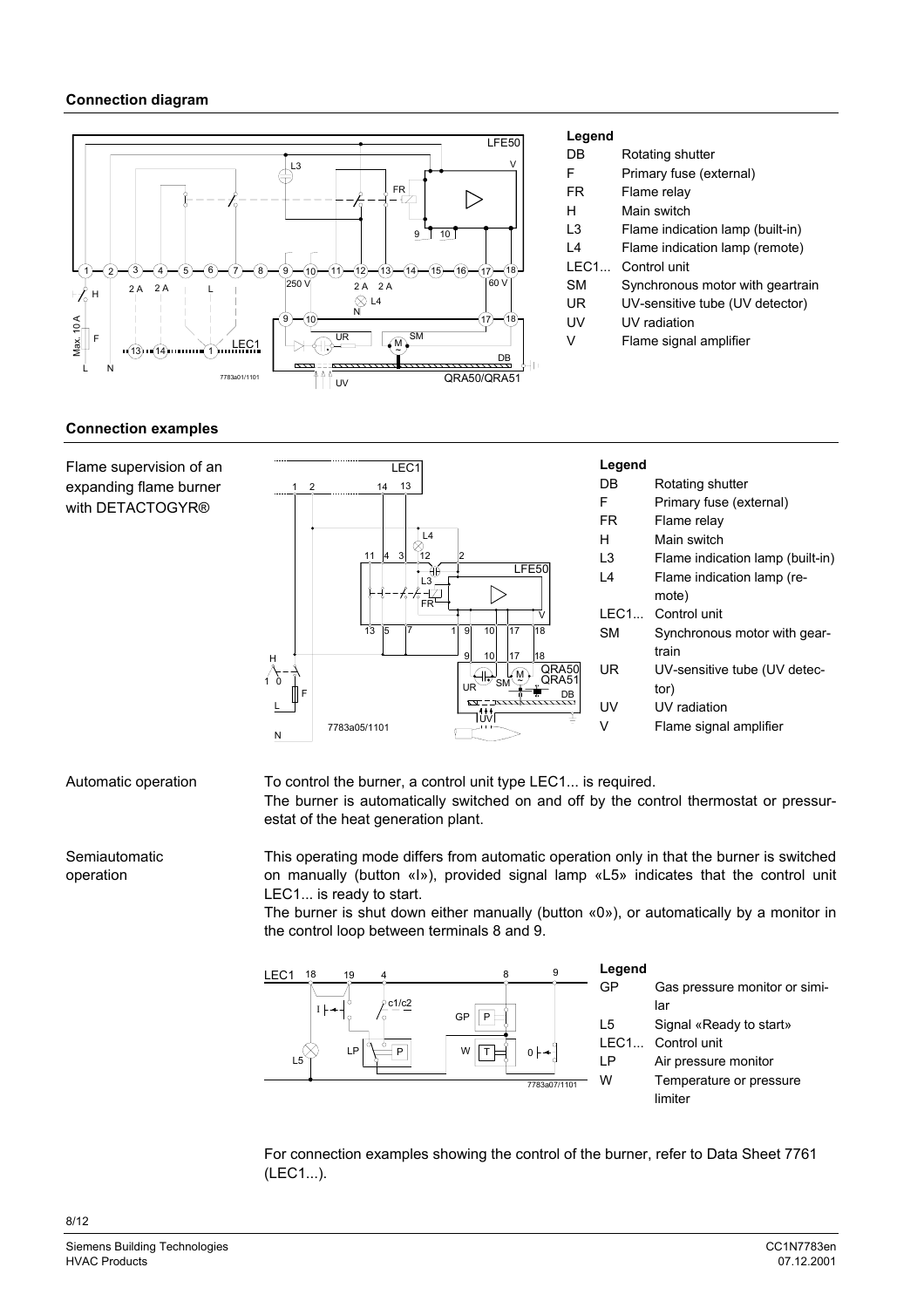Supervision of an expanding flame burner with 2 flame supervision systems DETACTOGYR® in an active redundancy circuit



| Legend |                                  |
|--------|----------------------------------|
| AI     | Alarm                            |
| BV     | Fuel valve                       |
| DB     | Rotating shutter                 |
| F      | Primary fuse (external)          |
| FR     | Flame relay                      |
| н      | Main switch                      |
| L3     | Flame indication lamp (built-in) |
| L4     | Flame indication lamp (remote)   |
| I FC1  | Control unit                     |
| SМ     | Synchronous motor with geartrain |
| UR     | UV-sensitive tube (UV detector)  |
| UV     | UV radiation                     |
| v      | Flame signal amplifier           |
|        |                                  |
|        |                                  |
|        |                                  |
|        |                                  |

This circuit is used when heat generation by the burner must be maintained also in the event of a fault in the flame supervision circuit. In the case a flame safeguard or UV cell fails – indicated by a horn or similar – flame supervision will be ensured by the second supervision system, so that the fault can be corrected without shutting down the burner.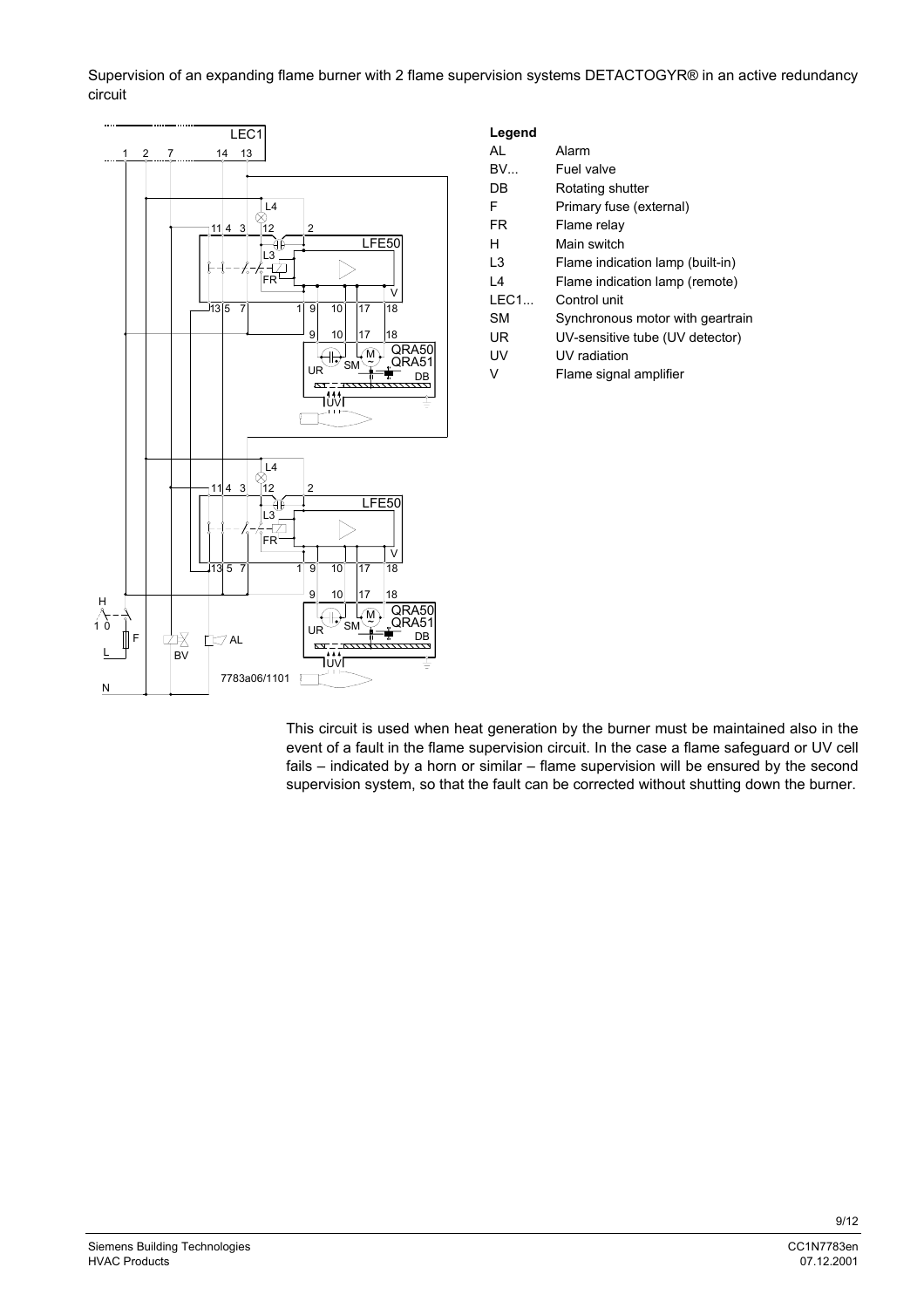## Flame supervision of the main flame (A) of an interrupted pilot burner with DETACTOGYR®



| Legend         |                                     |
|----------------|-------------------------------------|
| А              | Flame safequard for the main flame  |
| B              | Flame safeguard for the pilot flame |
| DB             | Rotating shutter                    |
| FE             | Ionization probe                    |
| FR             | Flame relay                         |
| н              | Main switch                         |
| HR3            | Auxiliary relay                     |
| $\overline{1}$ | Fault indication lamp (built-in)    |
| l 3            | Flame indication (built-in)         |
| l 4            | Flame indication (remote)           |
| I FC1.         | Control unit                        |
| LFE10          | Flame safeguard                     |
| <b>SM</b>      | Synchronous motor with geartrain    |
| UR             | UV-sensitive tube (UV detector)     |
| UV             | UV radiation                        |
| v              | Flame signal amplifier              |
|                |                                     |

Supervision of the pilot burner (B) with an ionization probe «FE» and a flame safeguard LFE10... until the end of the second safety time is reached.

The burner is controlled by a control unit LEC1... (refer to Data Sheet 7761 for the LEC1..., and Data Sheet 7781 for the LAE10... / LFE10...).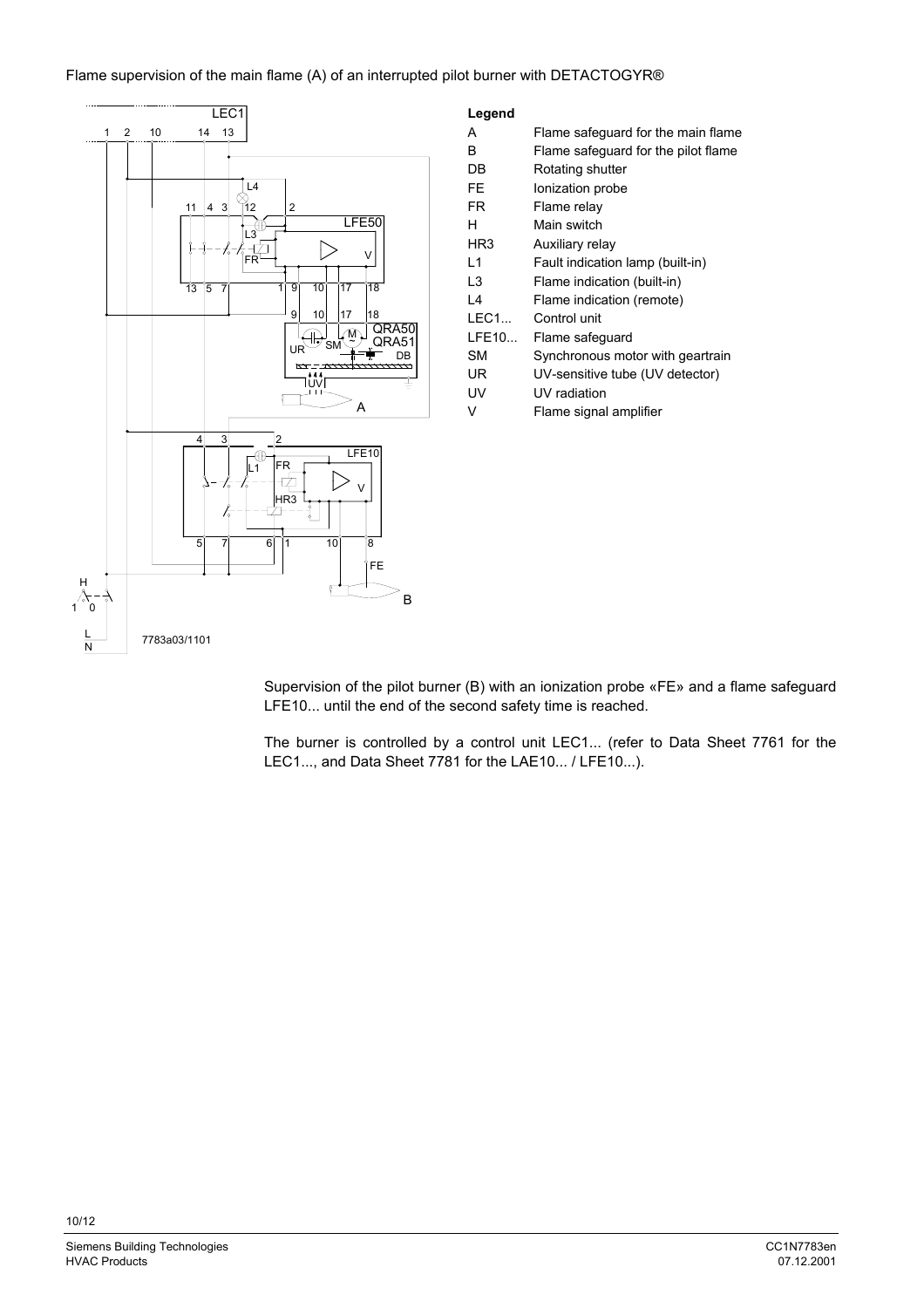## Flame supervision of a manually controlled burner with DETACTOGYR®



| BV        | Fuel valve                      |
|-----------|---------------------------------|
| DB        | Rotating shutter                |
| FR        | Flame relay                     |
| GP        | Gas pressure monitor            |
| L3        | Flame indication (built-in)     |
| l 4       | Flame indication (remote)       |
| <b>SM</b> | Synchronous motor               |
| UR        | UV-sensitive tube (UV detector) |
| UV        | UV radiation                    |
| v         | Flame signal amplifier          |
| W         | Temperature or pressure limiter |
| 7         | Ignition transformer            |
|           |                                 |

When button «I» is pressed, the ignition transformer will be switched on.

At the same time, relay «d» will be energized, thus releasing the supply of fuel.

The time during which button «I» may maintain its «start signal» should be limited by a time relay, if required – in the sense of a safety time.

When the burner ignites, flame relay «FR» will be energized so that relay «d» is held in the energized position via current path 3...7 of the flame safeguard.

When button «I» is released, the ignition transformer will be switched off, thus completing the startup sequence.

The burner is switched off manually by pressing button «0», or automatically via a monitor in the phase connection.

In the event of loss of flame or any other faults in the flame supervision circuit, the supply of fuel will immediately be shut off.

If such a fault occurs during a burner off period, neither ignition nor release of fuel will take place.



The drop-out delay time of relay «d» may not exceed 50 ms!